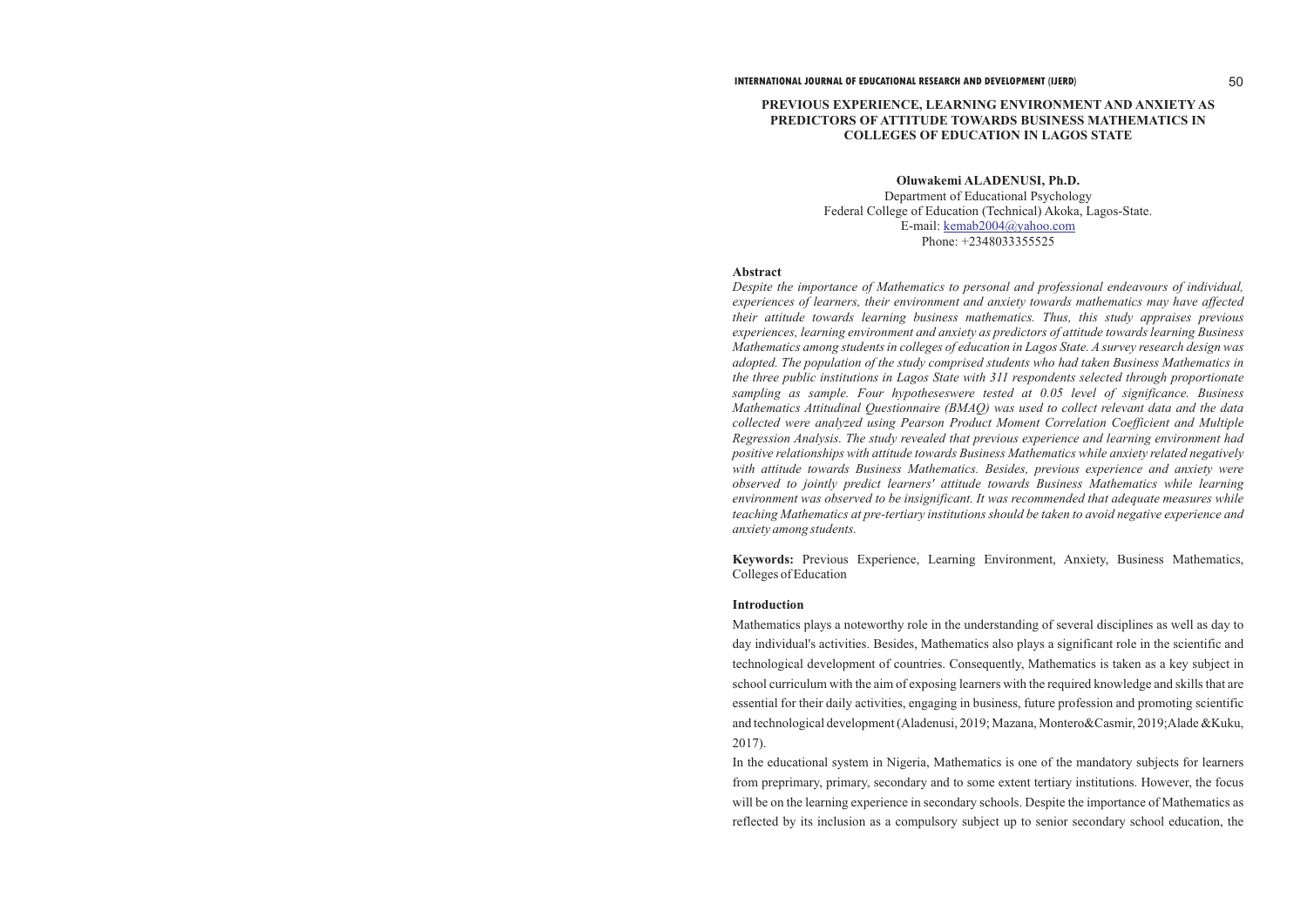achievement of learners had been relatively low (Alade, Kuku & Folorunsho, 2020; Kuku, 2019) and has been a cause for concerns to stakeholders. This continued trend of low achievement in Mathematics has led to the fears of the ability of the educational system to produce graduates who will fit into the society as well as seeking admission for higher studies. Moreso, the ability of these learners to take upthe challenge of achieving the scientific and technological progress of the nation is underthreat should the trend continue. The continued trend of low achievement in Mathematics may have prompted an appraisal on factors that could have influenced learners' achievement in the subject.

Previous studies had shown that low achievement in Mathematics may be as a result of cross-factors related to learners, teachers and schools (Mazana, Montero&Casmir, 2019; Yang, 2013). Attitude is one of the learners' related factor, which is a psychological construct that affects learner's achievement particularly in Mathematics. Attitude is defined as a learned disposition or tendency on the part of an individual to respond positively or negatively to some object, situation, concept or another person (Aiken, 1970, as cited in Recber, Isiksal& Koç, 2018).Zimbardo and Leippe (1991) describes attitude as an evaluative disposition towards some object based upon cognitions, affective reactions, behavioural intentions and past behaviour which influence cognitions, affective responses and future intentions and behaviours (as cited in Vandecandelaere, et al., 2012). While the definition shows the affective responses and cognitions intentions, the affective dimensions involves the learner's subjective evaluation of a situation, object or persons, the extent to which the learner likes it and the learner's emotional response to it. The affective dimensions would induce individual to react in certain ways to events or observation. Learners' perception and involvement in activities has been observed to likely influence their emotions, feelings and self-beliefs toward such activities. Consequently, Recber, Isiksal and Koç (2018) educating learners with strong self-beliefs in Mathematics and positive attitudes towards Mathematics should be the overarchingaim of all educators. Some of the events that could induce attitude to Mathematics include previous experience, learning environment and anxiety.

Attitude are an indication of how well the environment around learners, that is the school, home and society has shaped the way learners think and feel about Mathematics (Korbel, 2015). The researcher conceived that attitude as the product of three sub-domains namely: instrumental motivation, self-concept and intrinsic motivation. Consequently, the three outcomes of literacy, attitude and intention are interrelated and they are also shaped by the environment around the learners which can be shaped by experiences learners have of Mathematics in classes during schooling, at home and the society at large. Besides, the observation of Chui (2016) while investigating prior knowledge and instructional visual aidon different Mathematical order thinking skills of remembering, understanding and analyzingin multimedia learning was that the stronger group learned better onremembering while the weaker group benefited from the aid on understanding, thought the aid wasmore beneficial on analyzing. In addition, Hailikari(2009) explored the interactions between academic self-beliefs, prior knowledge and student achievement in Mathematics and found out that prior knowledge was more predictive of learners' achievement than self-beliefs. It could be observed that previous knowledge of learners could have had significant effect on learners' attitude towards Mathematics.This brings to question how business students' previous or prior experience in Mathematics has contributed to their attitude towards business Mathematics that employs Mathematics in the solving business challenges. Learners' learning environment is another variable that was observed to influence the attitude of learners towards Mathematics and probably by extension Business Mathematics. Students' learning of and performance in mathematics is affected by a number of factors, including students' attitude towards the subject, teachers' instructional practices, and school environment (Mazana, Montero&Casmir, 2019). Asupportive and classroom instruction was reported by Davadas and Lay (2018) to predict learners' attitude towards Mathematics when compared with parental influences. In addition, Vandecandelaere, et al. (2012) observed that learningenvironment significantly determines the level at which Mathematics is enjoyed among eight grade students in Belgium. Besides, Kuku and Oladesu (2019);Aladenusi (2019) and Siebers (2015) reported that learners who experience high Mathematics anxiety tend to have low achievement and findings a recipe to overcoming Mathematics anxiety will improve learners' achievement in Mathematics. However, this study aims at identifying the single and joint relation of anxiety and learners' attitude towards Mathematics.

From the foregoing, the beliefs about Mathematics and attitudes towards Mathematics may significantly determine the amount and nature of Mathematics a learner will be disposed to in future. Such initial experience could determine their emotions, feelings and attitude towards Mathematics and Mathematics related field such as Business Mathematics which is the focus of the study. The learners' previous experience, learning environment and anxiety level could either push them towards or further away from their careers that require even moderate level Mathematics in Business Mathematics.

# **Research Hypotheses**

The following hypotheses were tested with the data collected at 0.05 level of significance, 1. Previous experience does not significantly relate to attitude towards Business Mathematics. 2. There is no significant relationship between learning environment and attitude towards

- 
- Business Mathematics.
- 3. Anxiety does not significantly relate with attitude towards Business Mathematics.
- predict attitude towards Business Mathematics.

4. Previous experience, learning environment and anxiety do not significantly jointly

## **Methodology**

The study adopted a descriptive survey research design. The study seeks to determine the

### 51 52 **OLUWAKEMI ALADENUSI, MATHEMATICS IN COLLEGES OF EDUCATION IN LAGOS STATEPREVIOUS EXPERIENCE, LEARNING ENVIRONMENT AND ANXIETY AS PREDICTORS OF ATTITUDE TOWARDS BUSINESS**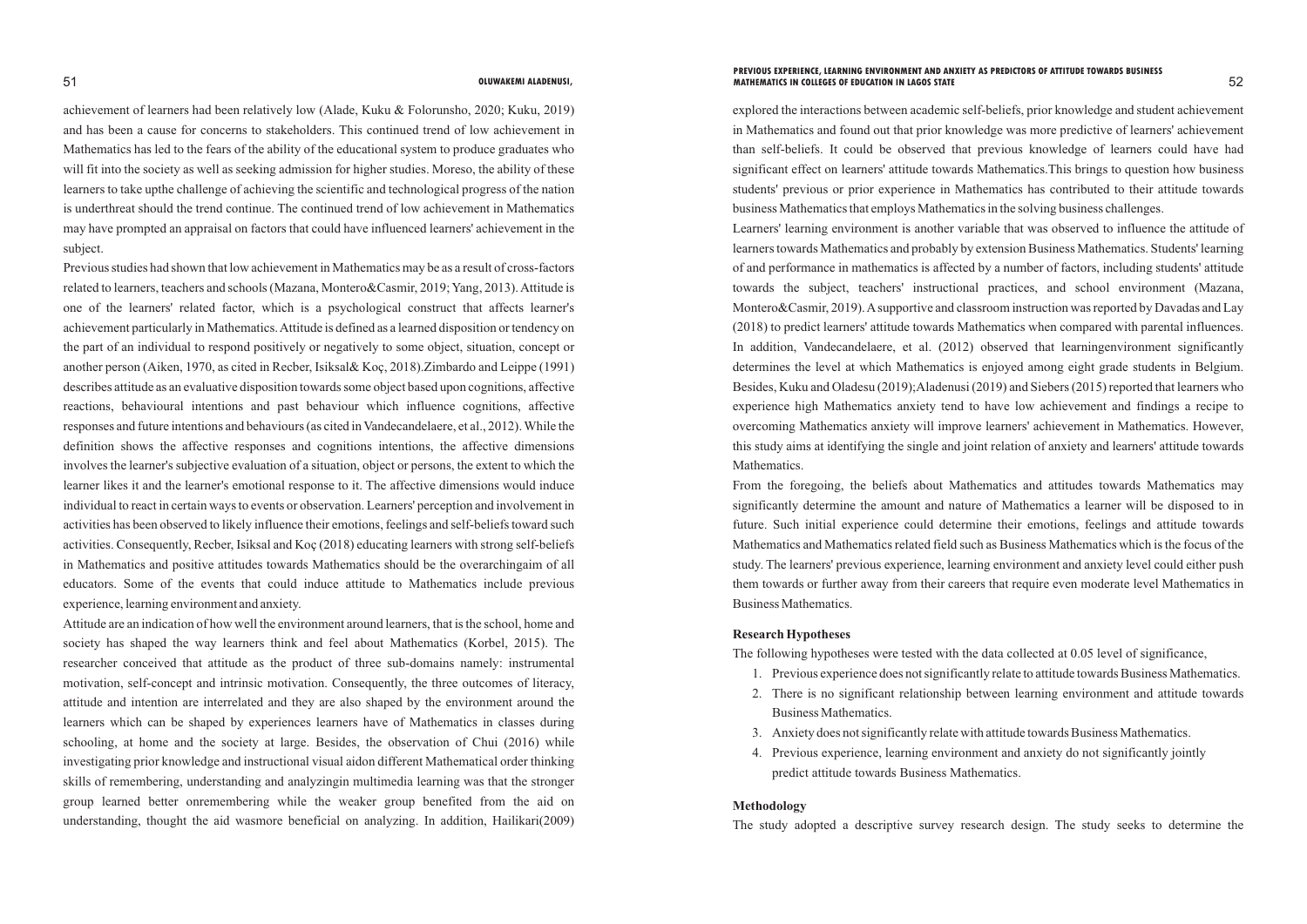relationship existing between previous experience, learning environment, anxiety and attitude towards Business Mathematics among students in colleges of education in Lagos State. The population of the study comprised all the full-time students who had taken Business Mathematics in the Colleges of Education in Lagos State. There are three public Colleges of Education in Lagos State. They include; Adeniran Ogunsanya College of Education, Otto/Ijanikin, Federal College of Education (Tech), Akoka and Michael Otedola College of Primary Education, Epe. The population was 1086 full time undergraduate across the three institutions. The sample for the study was 311 students. Proportionate to size sampling technique was used to select participants for the study. The distribution of the participants across the institution is displayed in Table 1.

| <b>Colleges of Education</b> |      | <b>Population</b> Proportionate to Size |
|------------------------------|------|-----------------------------------------|
| А                            | 350  | 100                                     |
| В                            | 380  | 109                                     |
| C                            | 356  | 102                                     |
| Total                        | 1086 | 311                                     |

A researcher developed instrument titled Business Mathematics Attitudinal Questionnaire (BMAQ) was used to collect the needed data. The BMAQ had five sub-sections. The first section was used to collect the personal information of the participants and it contains information such as institution, gender and level. The other four sections were used to collect information on previous experience, learning environment, anxiety and attitude towards Mathematics. The previous knowledge contained eight statements while learning environment had 10 statements. Anxiety and attitude towards Mathematics had eight and 10 statements respectively. The likert-type rating scale was used to rate the responses of the participants. It had four rates namely, Strongly Agreed (as SA), Agreed (as A), Disagreed (as D) and Strongly Disagreed (as SD). The BMAQ was content validated by colleagues in the field of Measurement and Evaluation, Department of Educational Psychology, Federal College of Education (Tech), Akoka. In addition, a study was conducted with 30 participants in a private College of Education in Lagos State to test the reliability of the BMAQ. The BMAQ was conducted twice with an interval of 2 weeks. The reliability coefficient of 0.71 was derived using test retest reliability coefficient.

Table 2 shows that descriptive and inferential statistics of the variables learning environment and attitude towards Business Mathematics. A correlation coefficient of 0.156 was observed as the relationship between learning environment and attitude towards Business Mathematics. A correlation coefficient of 0.156 shows a direct or positive relationship between learning environment and attitude towards Business Mathematics. This means that as learning environment positively relate with or increases learners' attitude towards Business Mathematics. To determine the significance of the  $p = 0.003$  was found to be less than  $p = 0.05$ . As a result, the null hypothesis

The BMAQ was administered by the researchers with the help of two research assistants who were trained for the administration, collation and scoring of the instrument. The BMAQ were administered and collected on the spot. The scores collated from the PDQ were analysed using Pearson Product Moment Correlation Coefficient (PPMC) and Multiple Regression Analysis. The Statistical Package for Social Sciences (SPSS) was the computer application used to aid the analysis. The hypotheses were tested at 0.05 level of significance.

# **Results**

Table 2

Correlation Matrix

|                                               |                                  | Attitude towards<br><b>Business Mathematics</b> | Previous<br>Experience | Learning<br>Environment | Anxiety  |
|-----------------------------------------------|----------------------------------|-------------------------------------------------|------------------------|-------------------------|----------|
| Pearson Correlation Attitude towards Business |                                  |                                                 |                        |                         |          |
|                                               | <b>Mathematics</b>               |                                                 | $-0.018$               | 0.156                   | $-0.035$ |
|                                               | Previous Experience              | $-0.018$                                        | 1                      | 0.028                   | 0.119    |
|                                               | Learning Environment             | 0.156                                           | 0.028                  |                         | $-0.092$ |
|                                               | Anxiety                          | $-0.035$                                        | 0.119                  | $-0.092$                |          |
| Sig. (1-tailed)                               | <b>Attitude towards Business</b> |                                                 |                        |                         |          |
|                                               | <b>Mathematics</b>               |                                                 | 0.375                  | 0.003                   | 0.272    |
|                                               | Previous Experience              | 0.375                                           |                        | 0.309                   | 0.018    |
|                                               | Learning Environment             | 0.003                                           | 0.309                  |                         | 0.052    |
|                                               | Anxiety                          | 0.272                                           | 0.018                  | 0.052                   |          |
|                                               | Attitude towards Business        | 311                                             | 311                    | 311                     | 311      |
|                                               | <b>Mathematics</b>               |                                                 |                        |                         |          |
| N                                             | Previous Experience              | 311                                             | 311                    | 311                     | 311      |
|                                               | Learning Environment             | 311                                             | 311                    | 311                     | 311      |
|                                               | Anxiety                          | 311                                             | 311                    | 311                     | 311      |

Hypothesis One: Previous experience does not significantly relate to attitude towards Business

Mathematics.

Table 2 shows the descriptive and inferential statistics of variables previous knowledge and attitude towards Business Mathematics. A correlation coefficient of -0.018 was derived as a relationship between previous knowledge and attitude towards Business Mathematics. This shows a negative relationship, which means that students'previous knowledgevaries inversely when related with their attitude towards Business Mathematics. In addition, the correlation coefficient of  $p = 0.375$  was found to be insignificant since it is greater than  $p = 0.05$ . As a result, the null hypothesis was retained and it was concluded that previous experience does not significantly relate to attitude towards Business Mathematics.

Hypothesis Two: There is no significant relationship between learning environment and attitude towards Business Mathematics.

## 53 54 **OLUWAKEMI ALADENUSI, MATHEMATICS IN COLLEGES OF EDUCATION IN LAGOS STATEPREVIOUS EXPERIENCE, LEARNING ENVIRONMENT AND ANXIETY AS PREDICTORS OF ATTITUDE TOWARDS BUSINESS**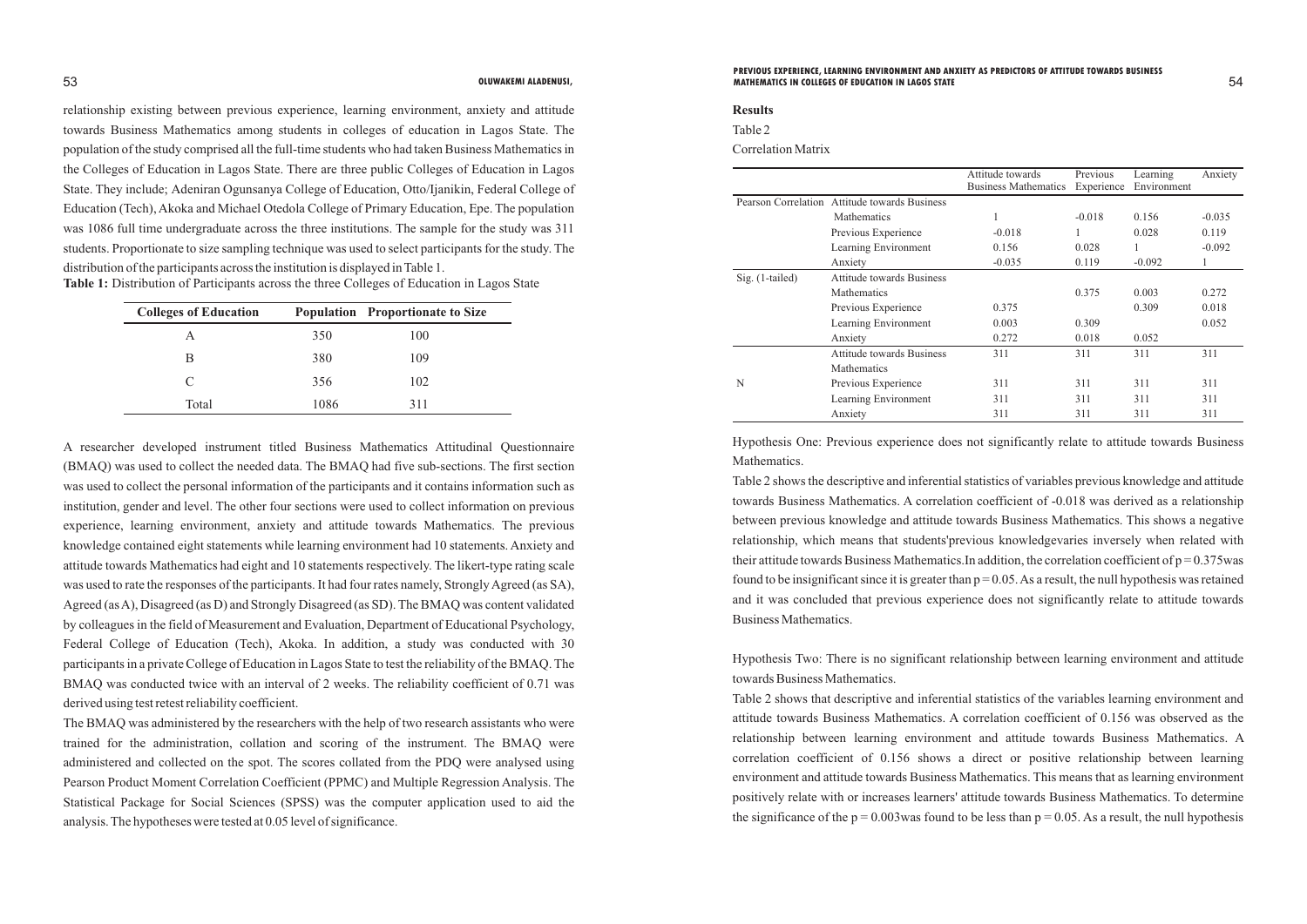was rejected and it was concluded that there is significant relationship between learning environment and attitude towards Business Mathematics.

**Hypothesis Three:** Anxiety does not significantly relate with attitude towards Business Mathematics.

Table 2 shows the descriptive and inferential statistics of variables anxiety and attitude towards Business Mathematics. A correlation coefficient of -0.035 was derived as a relationship between anxiety and attitude towards Business Mathematics. This shows a negative relationship, which means that as anxiety increases, attitude towards Business Mathematics decreases. Conversely, as anxiety decreases, attitude towards Business Mathematics increases. Besides, the correlation coefficient of  $p = 0.272$  was found to be insignificant since it is greater than  $p = 0.05$ . Consequently, the null hypothesis was retained and it was concluded that anxiety does not significantly relate with attitude towards Business Mathematics.

**Hypothesis Four:** Previous experience, learning environment and anxiety do not significantly jointly predict attitude towards Business Mathematics.

# **Table 3**

Model Summary on Attitude towards Business Mathematics

| Model |                  | R Square | <b>Adjusted R Square</b> |
|-------|------------------|----------|--------------------------|
|       | .50 <sup>a</sup> | 025      |                          |

a. Predictors: (Constant), Anxiety, Learning Environment, Previous Experience

Observation from Table 3 shows that the quality of prediction of the students' attitude towards Business Mathematics as represented by R value is 15.9%. In addition, the coefficient of determination which shows the proportion of the variance of Social Competence (i.e. dependent variable) as is explained by previous knowledge, learning environment and anxiety (i.e. the independent variables) is 2.5%.

# **Table 4**

ANOVAon Attitude towards Business Mathematics

| <b>Model</b> | <b>Sum of Squares</b> | Df  | <b>Mean Square</b> |       | Sig.           |
|--------------|-----------------------|-----|--------------------|-------|----------------|
| Regression   | 292.912               |     | 97.637             | 2.653 | $.049^{\circ}$ |
| Residual     | 11297.525             | 307 | 36.800             |       |                |
| Total        | 11590.437             | 310 |                    |       |                |

a. Dependent Variable: Attitude towards Business Mathematics

b. Predictors: (Constant), Anxiety, Learning Environment, Previous Experience

Table 4 shows that F-calculated value of 2.65 was derived as the overall regression model. The calculated value was observed to be greater than the critical value of 3 and 307 degrees of freedom at 0.05 level of significance. Thus, the null hypothesis was rejected and it was concluded that previous experience, learning environment and anxiety do significantly jointly predict attitude towards Business Mathematics. **Table 5**

Coefficient Analysis on Attitude towards Business Mathematics

| Model |                      | <b>Unstandardized</b><br><b>Coefficients</b> |                   | <b>Standardized</b><br><b>Coefficients</b> |         |      |
|-------|----------------------|----------------------------------------------|-------------------|--------------------------------------------|---------|------|
|       |                      | B                                            | <b>Std. Error</b> | <b>Beta</b>                                |         | Sig. |
|       | (Constant)           | 25.451                                       | 4.592             |                                            | 5.542   | .000 |
|       | Previous Experience  | $-.038$                                      | .107              | $-.020$                                    | $-.359$ | .720 |
|       | Learning Environment | .265                                         | .097              | .155                                       | 2.742   | .006 |
|       | Anxiety              | $-.034$                                      | .108              | $-.018$                                    | $-.313$ | .755 |

a. Dependent Variable: Attitude towards Business Mathematics

Evidence from Table 5 shows that students' attitude towards Business Mathematics negatively varies relatively with previous knowledge (-0.038) and anxiety (-0.034). However, a positive relationship existed between students' attitude towards Business Mathematics and learning environment (0.265). Besides, learning environment (0.006) was found to be significant when related with students' attitude towards Business Mathematics.

# **Discussion of Findings**

The study revealed an inverse relationship between previous experience and learners' attitude towards business mathematics. This may be as a result of the students experiencing different practice of teaching when compared with their primary and junior schools where all learners offer the same quantity and types of subjects. Besides, the relationship existing between the two variables were found to be insignificant. This finding aligns with the observation of Korbel (2015) who observed the importance of learners' background to Mathematical literacy. Besides, Rittle-Johnson, Star and Durkin (2009) during their study of the importance of prior knowledge when comparing examples and its influences on conceptual and procedural knowledge of equation solving, reported that learners need sufficient prior knowledge in a domain before they can benefit from comparing alternative solution methods.In addition, Bringula,Basa, Cruz and Rodrigo(2015) conducted an experimental study on learner-interface interactions in a learning-by-teaching intelligent tutoring system. The researcher concluded that learners may demonstrate or omit a skill, depending on their prior knowledge on identifying the terms of equations and the next step in solving equations.Hailikari (2009) also reported that prior knowledge was more predictive of student achievement than were othervariables (such as self-beliefs)during the assessment of University

## 55 56 **OLUWAKEMI ALADENUSI, MATHEMATICS IN COLLEGES OF EDUCATION IN LAGOS STATEPREVIOUS EXPERIENCE, LEARNING ENVIRONMENT AND ANXIETY AS PREDICTORS OF ATTITUDE TOWARDS BUSINESS**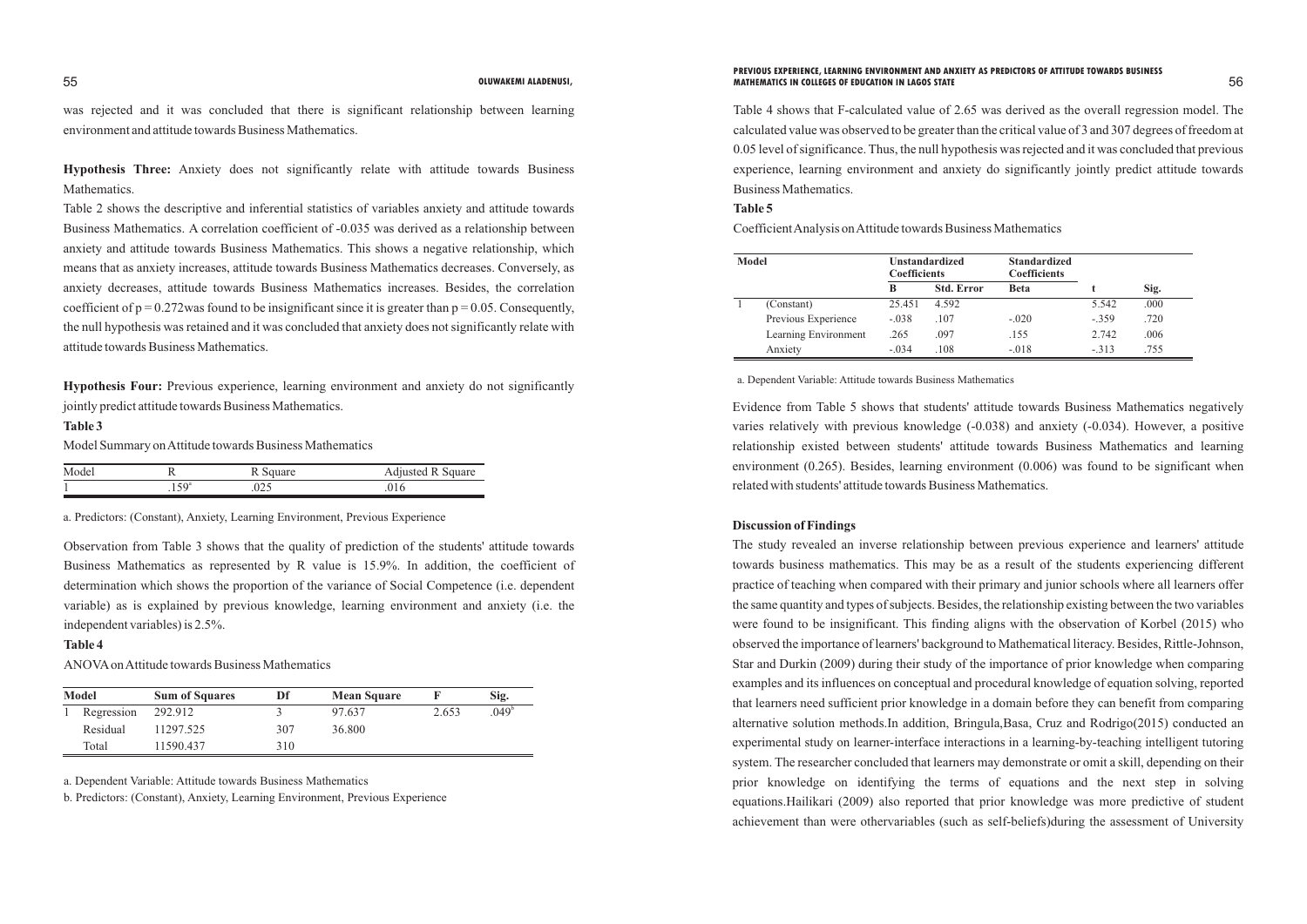students' prior knowledge. However, the researcher observed a strongcorrelation between academic self-beliefs and prior knowledge performance.

As regard the relationship between learning environment and attitude of learners towards Business Mathematics, the study found out that as learners' impression of the learning environment directly relates with their attitude towards learning Business Mathematics. The classroom environment/setting, seating arrangement, teachers' activities during lectures were all observed to affect the attitude of learners during Business Mathematics. This observation aligns with the finding of Davadas and Lay (2018) during their study of factors affecting students' attitude toward Mathematics. The researchers observed that teacher affective support and classroom instruction predict attitude towards Mathematics more than parental influences.In a different dimension, Vandecandelaere, et al. (2012) investigated the association between students' perception of the learning environment andthree aspects of their Mathematics attitude, which are 'Mathematics academic self-concept', 'enjoyment ofMathematics' and 'perceived value of Mathematics' using multilevel analysis on a sample of 4354eighth grade students in 228 classes in 119 schools in Flanders (Belgium). The outcome of the study indicated that the learningenvironment plays a significant role in the enjoyment of Mathematics. This while, the Mathematicsacademic selfconcept and the perceived value of Mathematics are insensitive for aspects in the learningenvironment.

Anxiety was observed to vary inversely with the learners' attitude towards Business Mathematics. This attest to the feelings of learners during Mathematics exercises as not aiding the achievement in Mathematics. Though, when tested statistically, anxiety does not have a noteworthy effect on achievement. This varies with the findings of Kuku and Oladesu (2019); Aladenusi (2019) and Siebers (2015) during their separate studies on relationship between Mathematics and Anxiety. Siebers (2015) observed that learners with high Mathematics anxiety tend to have low achievement in Mathematics during a study of the relationship between math anxiety and student achievement of Middle school students. Kuku and Oladesu (2019) in their experimental study of controlling anxiety towards Mathematics reported that frequently testing learner in Mathematics will moderate anxiety in learners and improve achievement in Mathematics.

Previous experience, learning environment and anxiety were found to significantly jointly predict attitude towards Business Mathematics. While students' attitude towards Business Mathematics negatively varies relatively with previous knowledge and anxiety; a positive relationship was observed between students' attitude towards Business Mathematics and learning environment. The learners in Business Mathematics may have been taught using methods that emphasizes Mathematics concepts being employed to solve business challenges and the teacher may have allayed their previous notions about Mathematics. However, of the three variables, namely, previous experience, learning environment and anxiety, it was only learners' learning environment that was observed to significantly relate with students' attitude towards Business Mathematics. This finding is in tandem with the report of Mazana, Montero and Casmir (2019) that observed that the factorsinfluencing the students' liking or disliking of Mathematics constituted student's aptitudeattribute, instructional and social psychological environmental factors such as teacher didactic strategies, institutionalresources. Also, Vandecandelaere, et al. (2012) reported that learning environment plays a significant role in the enjoyment of Mathematics during their multilevel analysis on a sample of 4354eighth grade students in 228 classes in 119 schools in Flanders (Belgium). In addition, Davadas and Lay (2018) in their study of the factors affecting students' attitude towards Mathematics found out that teacher affective support andclassroom instruction were better predictors of learners' attitude towards Mathematics more than parentalinfluences.

# **Conclusion**

In the course to seek the predictors of colleges of education students' attitude towards Business Mathematics, the study focused on previous experience, anxiety and learning environment. It was observed that each of previous experience of learners with Mathematics during their pre-tertiary education and anxiety varies negatively with their attitude towards Business Mathematics. However, these relationships were observed to be insignificant. The study noted that learning environment and attitude of learners towards Business Mathematics were directly significant. Besides, the study observed that these predictors (that is, previous experience, anxiety and learning environment) jointly predicted students' attitude in Business Mathematics. Learning environment was the only independent variable that significantly predicted the attitude of students towards Business Mathematics.

## **Recommendations**

Following the findings from this study, it is recommended that learner-centered approach/teaching and activities such as group work, creative activities, and business project involving Mathematical manipulation as well as frequent testing during lectures should be encouraged. This will help moderate the anxiety and their perception about learning Mathematics and its application in business as well as promote attitude towards learning Mathematics. Also, adequate provision should be made in teaching Mathematics at pre-tertiary institutions in adopting methods that will promote the interest and attitude of learners. Through, regular continuous professional development exercise for teachers at primary and secondary schools with the aim of improving their knowledge of teaching and relating Mathematical concept to learners immediate as well as day to day activities. This will aid the acquisition of new experiences in the learners' future educational endeavors.

### 57 58 **OLUWAKEMI ALADENUSI, MATHEMATICS IN COLLEGES OF EDUCATION IN LAGOS STATEPREVIOUS EXPERIENCE, LEARNING ENVIRONMENT AND ANXIETY AS PREDICTORS OF ATTITUDE TOWARDS BUSINESS**